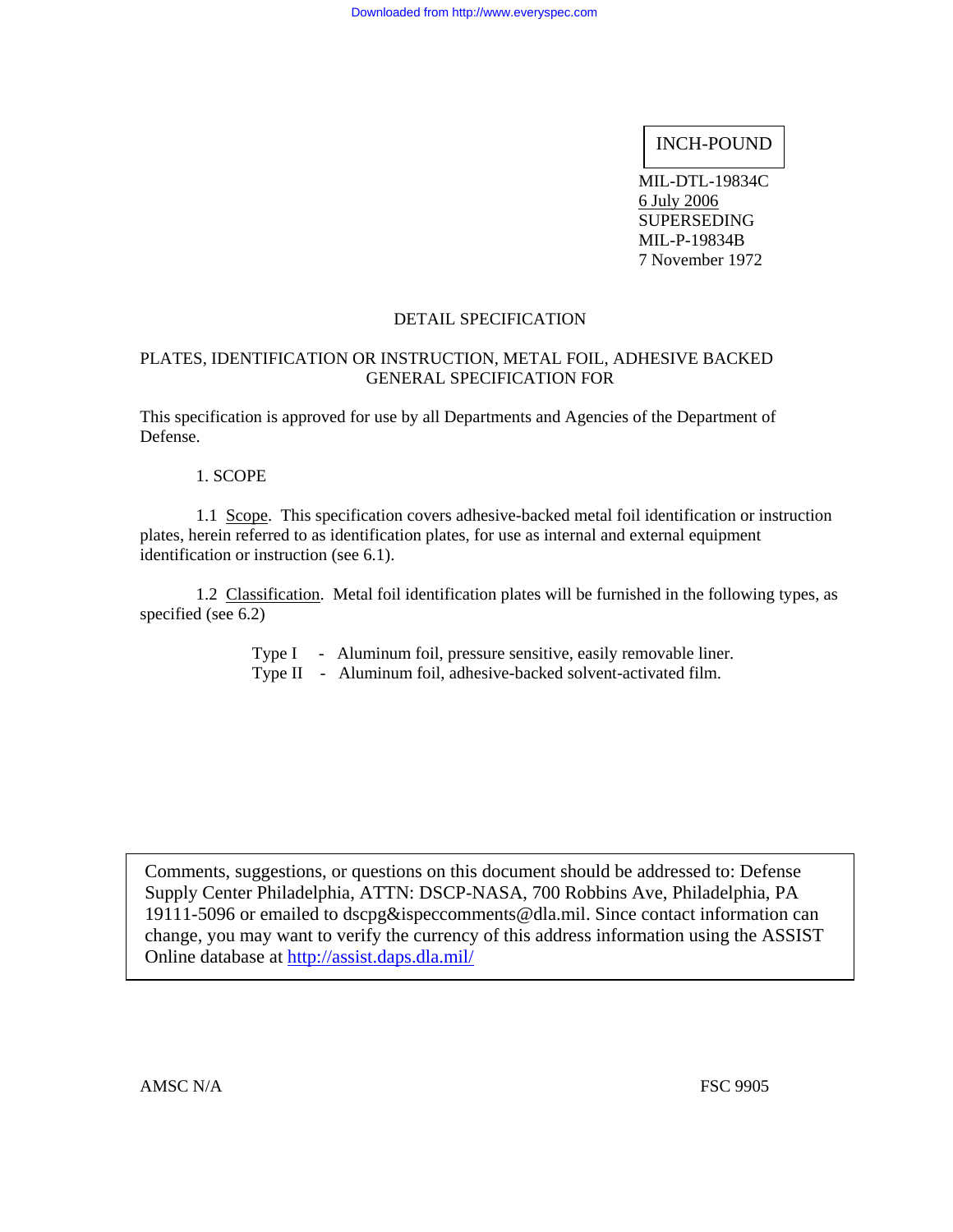#### 2. APPLICABLE DOCUMENTS

2.1 General. The documents listed in this section are specified in sections 3, 4, or 5 of this standard. This section does not include documents cited in other sections of this standard or recommended for additional information or as examples. While every effort has been made to ensure the completeness of this list, document users are cautioned that they must meet all specified requirements of documents cited in sections 3, 4, or 5 of this standard, whether or not they are listed.

#### 2.2 Government documents.

2.2.1 Specifications, standards, and handbooks. The following specifications, standards, and handbooks form a part of this document to the extent specified herein. Unless otherwise specified, the issues of these documents are those cited in the solicitation or contract.

#### FEDERAL SPECIFICATIONS

| TT-P-1757         | Primer Coating, Alkyd Base, One Component                                                     |
|-------------------|-----------------------------------------------------------------------------------------------|
| FEDERAL STANDARDS |                                                                                               |
| FED-STD-141       | Paint, Varnish, Lacquer and Related Materials:<br>Methods of Inspection, Sampling and Testing |
| FED-STD-191       | <b>Textile Test Methods</b>                                                                   |
| FED-STD-595       | Colors used in Government Procurement                                                         |

#### COMMERCIAL ITEM DESCRIPTIONS

| $A-A-3165$ | Lacquer, Gloss for Aircraft Use                  |
|------------|--------------------------------------------------|
| A-A-59133  | Cleaning Compound, High Pressure (Steam) Cleaner |

#### DEPARTMENT OF DEFENSE SPECIFICATIONS

| MIL-A-8625           | Anodic Coatings for Aluminum and Aluminum Alloys |
|----------------------|--------------------------------------------------|
| DOD-P-15328          | Primer (Wash), Pretreatment (Formula No. 117 For |
|                      | Metals) (Metric)                                 |
| <b>MIL-PRF-87937</b> | Cleaning Compound, Aerospace Equipment           |

#### DEPARTMENT OF DEFENSE STANDARDS

MIL-STD-202 Test Method Standard Electronic and Electrical Component Parts

(Copies of these documents are available online at <http://assist.daps.dla.mil/quicksearch/> or from the Standardization Document Order Desk, 700 Robbins Avenue, Building 4D, Philadelphia, PA 19111-5094.)

 2.3 Non-Government publications. The following documents forms a part of this document to the extent specified herein. Unless otherwise specified, the issues of these documents are those cited in the solicitation or contract.

#### AMERICAN SOCIETY FOR TESTING AND MATERIALS STANDARD (ASTM)

ASTM D471 Standard Test Method for Rubber Property Effect of Liquids

(Copies of this document are available from [http://www.astm.org](http://www.astm.org/) or ASTM, 100 Barr Harbor Drive, West Conshohocken, PA 19428-2959.)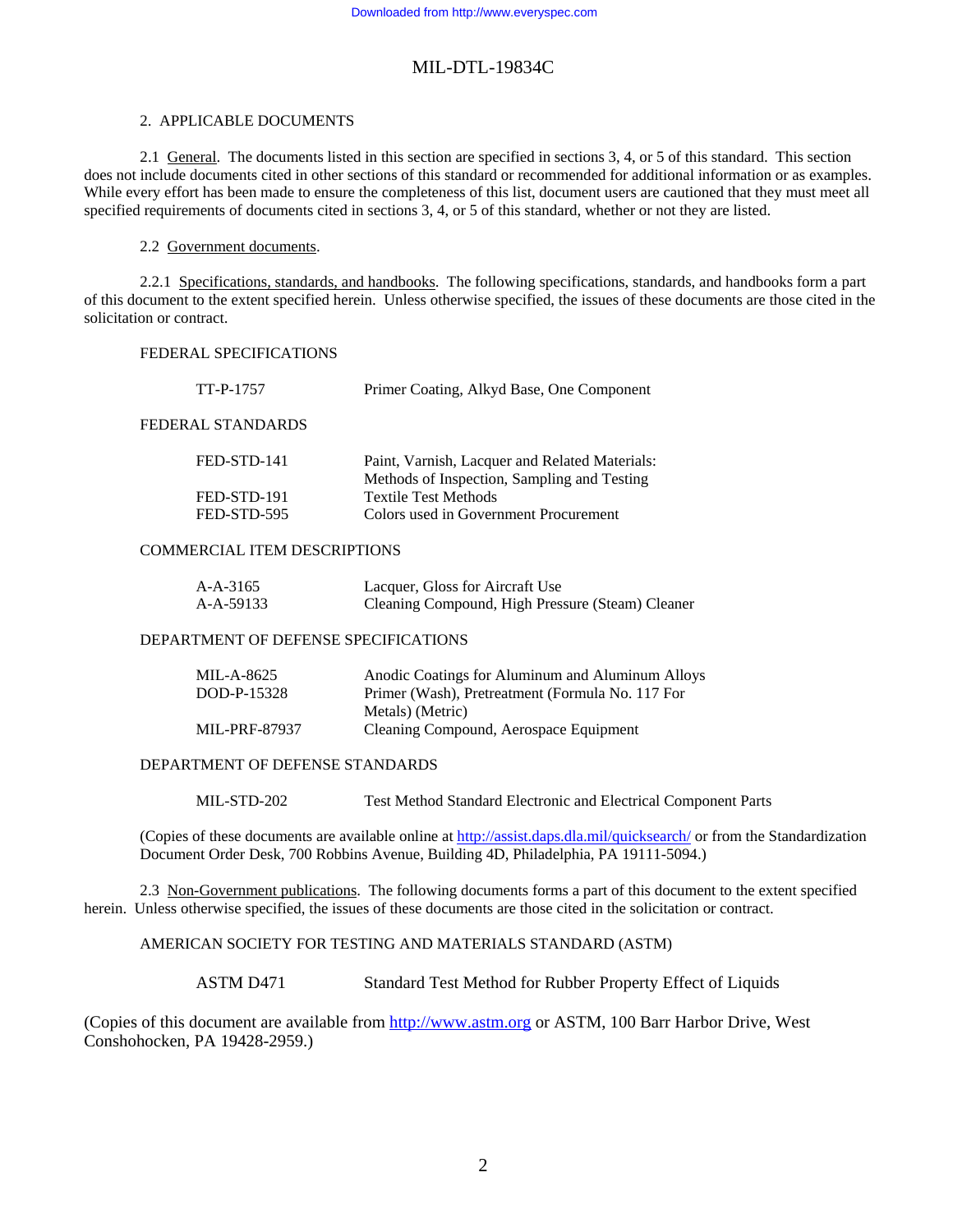## SOCIETY OF AUTOMOTIVE ENGINEERS (SAE)

| SAE AMS-QQ-A-250/1  | Aluminum 1100, Plate and Sheet-UNS A91100              |
|---------------------|--------------------------------------------------------|
| SAE AMS-QQ-A-250/5  | Aluminum Alloy Alclad 2024, Plate and sheet-UNS A82024 |
| SAE AMS-QQ-A-250/11 | Aluminum Alloy 6061, Plate and Sheet-UNS A96061        |

(Copies of this document are available from [http://www.sae.org](http://www.sae.org/) or the Society of Automotive Engineers, Inc., 400 Commonwealth Drive, Warrendale, PA 15096-0001.)

 2.4 Order of precedence. In the event of a conflict between the text of this document and the references cited herein, the text of this document takes precedence. Nothing in this document, however, supersedes applicable laws and regulations unless a specific exemption has been obtained.

## 3. REQUIREMENTS

 3.1 Individual identification plates. Individual identification shall be in accordance with figure 1 or as specified in the contract or order (see 6.2).



Notes:

- 1. Dimensions are in inches.
- 2. Metric equivalents (to the nearest .01 mm) are given for general information only and are based upon 1  $inch = 25.4$  mm.
- 3. Tolerances shall be  $\pm$  .0156 (.40 mm) inch.
- 4. "Modification applied" shall be on the top line and "identification" and "Date" on the second line as shown, using letters .12 and .08 high minimum respectively.
- 5. Background color shall be black in accordance with table II.

## FIGURE 1. Individual identification plate.

 3.2 First article. When specified (see 6.2), a sample shall be subjected to first article inspection (see 6.3) in accordance with 4.3.

## 3.3 Material.

 3.3.1 Aluminum. Identification plates shall be manufactured from a base material of high grade aluminum alloy conforming to SAE-QQ-A-250/1 and the thickness requirement specified in 3.4.1.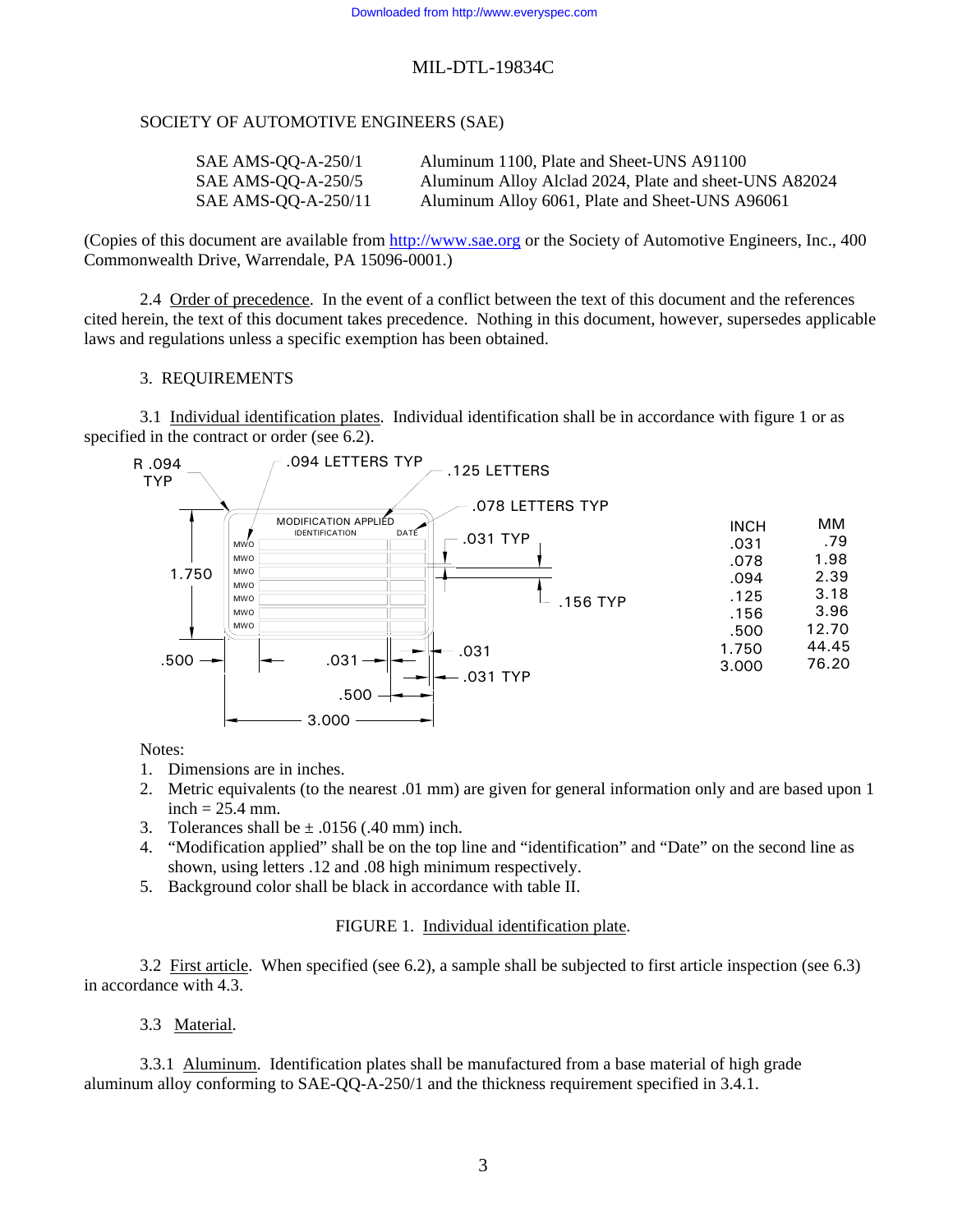3.3.2 Adhesive. Identification plates shall have a layer of pressure-sensitive adhesive on one side, protected by a film material for the type specified (see 1.2).

#### 3.4 Design and dimensional requirements.

3.4.1 Standard dimensions. Identification plate dimensions shall depend on the size of the unit on which the identification plate is to be placed. Standard dimensions shall be as specified in table I for the size number specified (see 6.2). The thickness for all identification plates shall be .003 inch  $\pm$  .0005 inch without backing material.

3.4.2 Marking. Identification plate marking information shall be as specified in the individual contract or order or as approved by the command or agency concerned. Letters, numerals, and characters shall be permanent and legible. Letters shall be Gothic capitals; numbers and characters shall be of similar appearance. Manufacturing instructions for application shall be shown on the adhesive protective cover (see 6.2).

3.4.3 Radius of corners. Identification plates shall have corners rounded to a maximum radius of .125 inch.

| Size<br>number   | Length                                                 | Width                                           | Tolerance  |
|------------------|--------------------------------------------------------|-------------------------------------------------|------------|
|                  | Inches                                                 | Inches                                          | Inch       |
| $\,1\,$          | $\overline{c}$                                         | .75                                             | $\pm .010$ |
|                  |                                                        | $\mathbf{1}$                                    | $\pm$ .010 |
| $\frac{2}{3}$    |                                                        | $\overline{c}$                                  | $\pm$ .010 |
|                  |                                                        | $\mathbf{1}$                                    | $\pm$ .010 |
| $\frac{4}{5}$    |                                                        |                                                 | $\pm$ .010 |
| $\overline{6}$   | $\begin{array}{c}\n2 \\ 2 \\ 3 \\ 3 \\ 3\n\end{array}$ | $\frac{2}{3}$                                   | $\pm$ .010 |
| $\overline{7}$   | $\overline{4}$                                         | 1.50                                            | $\pm$ .010 |
| $\boldsymbol{8}$ | $\overline{4}$                                         |                                                 | $\pm$ .010 |
| 9                | $\overline{4}$                                         | $\frac{2}{3}$                                   | $\pm$ .010 |
| 10               | $\overline{4}$                                         | $\overline{4}$                                  | $\pm .010$ |
| 11               |                                                        |                                                 | $\pm$ .010 |
| 12               |                                                        | $\frac{2}{3}$                                   | $\pm$ .010 |
| 13               | $\frac{5}{5}$<br>$\frac{5}{5}$                         |                                                 | $\pm .016$ |
| 14               |                                                        |                                                 | $\pm .016$ |
| 15               | 6                                                      |                                                 | $\pm .016$ |
| 16               | 6                                                      | $\begin{array}{c} 4 \\ 5 \\ 2 \\ 3 \end{array}$ | $\pm$ .016 |
| 17               | 6                                                      | $\overline{4}$                                  | $\pm .016$ |
| 18               | 6                                                      | 5                                               | $\pm .016$ |
| 19               | $\sqrt{6}$                                             | 6                                               | $\pm$ .016 |
| 20               | $\overline{7}$                                         |                                                 | $\pm .016$ |
| 21               | $\overline{7}$                                         | $\frac{2}{3}$                                   | $\pm .016$ |
| $22\,$           | $\overline{7}$                                         | $\overline{4}$                                  | $\pm$ .016 |
| 23               | $\overline{7}$                                         | 5                                               | $\pm .016$ |
| 24               | $\overline{7}$                                         | 6                                               | $\pm$ .016 |
| 25               | $\boldsymbol{7}$                                       | $\overline{7}$                                  | $\pm$ .016 |

## TABLE I. Standard dimensions of identification plates.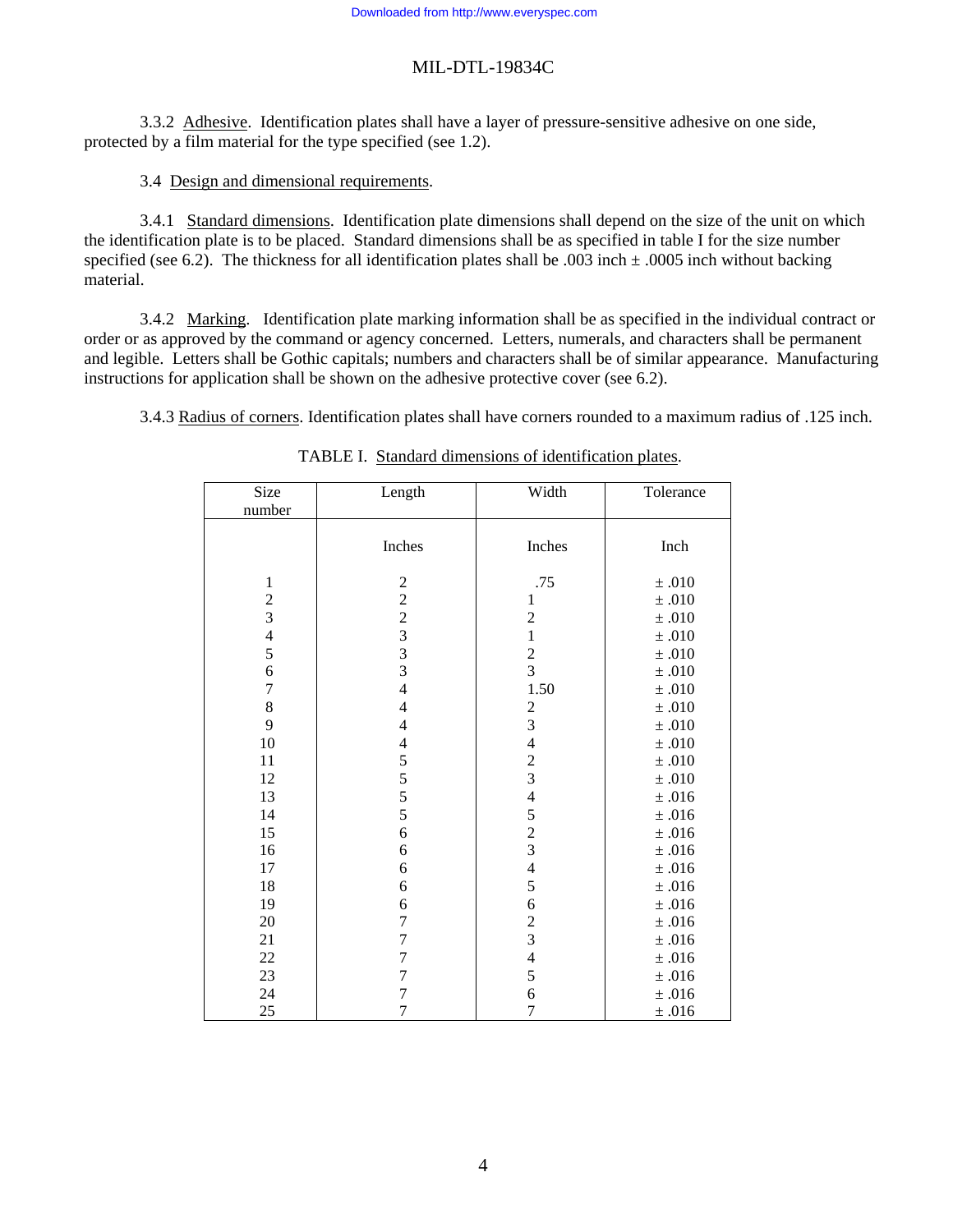#### 3.5 Performance.

 3.5.1 Protective material. Identification plates shall be capable of being applied after removal of the backing material as specified in 4.5.

3.5.2 Abrasive resistance. When tested in accordance with 4.6.3, identification plate characters shall be clearly visible and legible after being subjected to 500 cycles of the abrasion machine.

 3.5.3 Edge adhesion. When tested in accordance with 4.6.4, identification plates shall withstand two or more traverses of the knife at any point without damage. Damage is defined as any evidence of peeling or a nick at a side extending inward more than .016 inch, or any nick at a corner extending inward more than .062 inch. There shall be no indication of poor adhesive, such as nicking, tearing, or peeling of the identification plate in whole or in part from the test panel.

 3.5.4 Cyclic exposure. When tested in accordance with 4.6.5, identification plate markings shall show no signs of cracking , flowing, or softening. Identification plates shall meet the requirements of 3.5.3.

3.5.5 Accelerated oxygen aging. When tested in accordance with 4.6.6, identification characters or colors shall show no signs of discoloration or fading.

 3.5.6 Accelerated light and weather resistance. When tested in accordance with 4.6.7, identification plate characters shall be clearly legible. A slight fading that does not exhibit a deleterious effect on legibility may be permissible.

 3.5.7 Salt spray resistance. When tested in accordance with 4.6.8, identification plate characters shall be clearly visible. Slight discoloration or fading that does not exhibit a deleterious effect on legibility may be permissible.

 3.5.8 Water resistance. When tested in accordance with 4.6.9, applied identification plates shall show no signs of looseness, warping, cracking, corrosion, impairment of legibility, discoloration or any other indications of damage.

 3.5.9 Fuel resistance. When tested in accordance with 4.6.10, applied identification plates shall show no signs of looseness, warping, cracking, corrosion, impairment of legibility, discoloration or any other indications of damage.

 3.5.10 Cleaning resistance. When tested in accordance with 4.6.11, identification plates shall show no indication of deleterious effect or damage as a result of the test.

 3.5.11 Temperature range. When tested in accordance with 4.6.12, identification plates shall withstand temperature extremes of -55ºC and +105ºC without deleterious effect. There shall be no signs of looseness, warping, corrosion, impairment of legibility, discoloration or any other indications of damage. Looseness attributed to deterioration of paint film to panel shall not be cause for rejection.

 3.6 Color style. The background and character color of the identification plate shall be in accordance with table II. When a color style for identification plates to be used on electronic equipment is not specified, color style III shall be used. Other colors may be used with the approval of the procuring activity. The surface shall be glossy or nonspecular, as specified (see 6.2).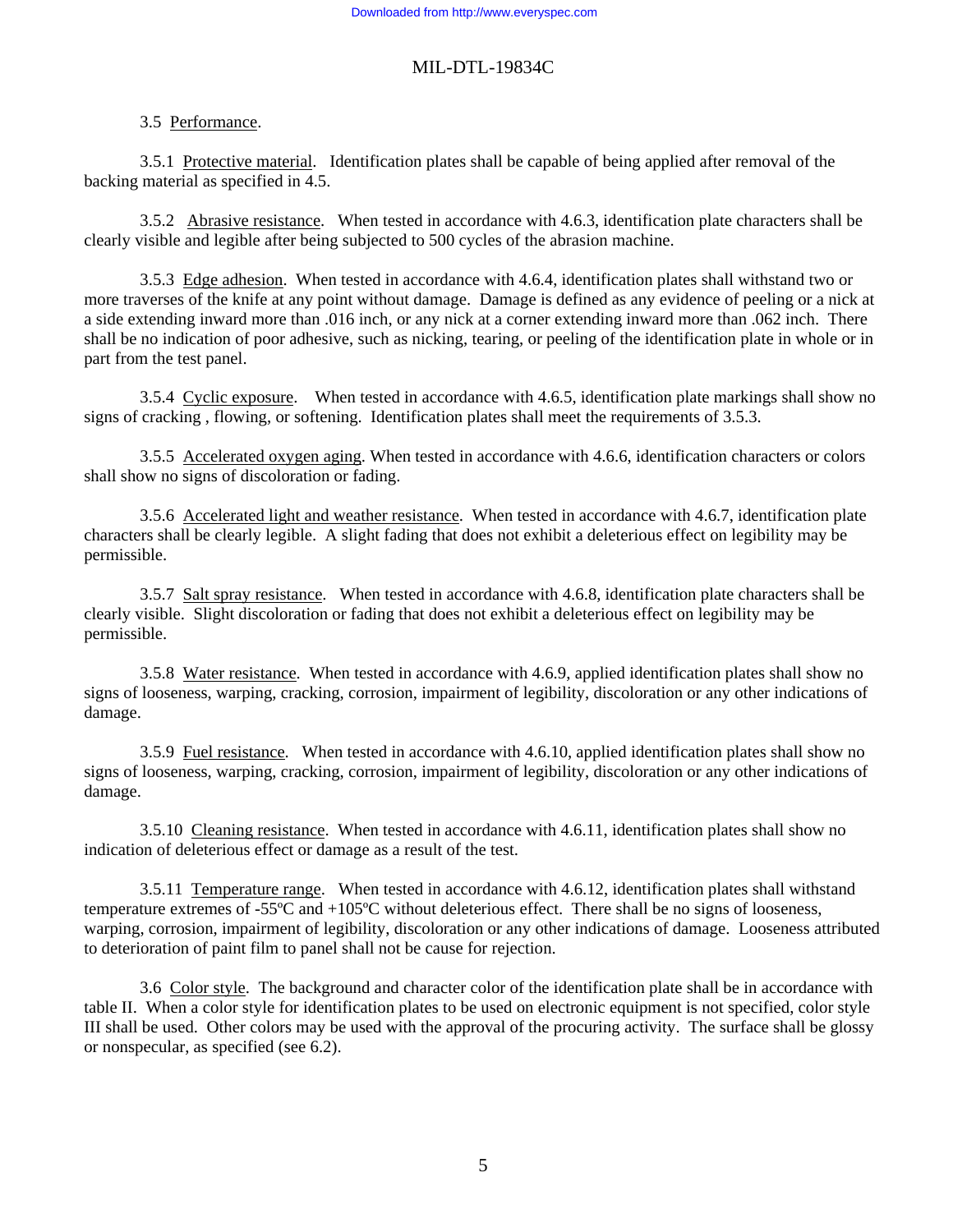|       | Background   |                     | Characters   |                     |
|-------|--------------|---------------------|--------------|---------------------|
| Style |              | FED-STD-595         |              | FED-STD-595         |
|       | Color        | <b>Color Number</b> | Color        | <b>Color Number</b> |
|       |              |                     |              |                     |
| I     | White        | 37875               | <b>Black</b> | 37038               |
| П     | <b>Black</b> | 37038               | White        | 37875               |
| Ш     | <b>Black</b> | 37038               | Natural      |                     |
| IV    | Natural      |                     | <b>Black</b> | 37038               |
| V     | Olive drab   | 24087               | White        | 37875               |
| VI    | Red          | 21105               | White        | 37875               |
| VII   | Yellow       | 23655               | <b>Black</b> | 37038               |
| VIII  | Red          | 21105               | Natural      |                     |
| IX    | Orange       | 12197               | Natural      |                     |

| TABLE II. Color styles. |
|-------------------------|
|-------------------------|

NOTE: When plates are designed with blank spaces or pads upon which additional marking will be added at a later time, the background and character color requirements do not apply to the pads or characters marked thereon.

 3.7 Finish. Finish shall be such that identification plates shall conform to the requirements of this specification. If surfaces are anodized, they shall be anodized in accordance with type I or type II of MIL-A-8625 before adhesive is applied. The anodizing of the edge surfaces or surface under the adhesive of identification plates is optional. Whether anodized or not, name plate shall conform to abrasion test requirement.

 3.8 Workmanship. Identification plates shall meet the design and dimensional requirements of this specification. All lines, numerals, and letters of finished identification plates shall be sharp and clear. All colors shall be uniform. Identification plates shall have smooth edges and shall be free of blisters, cracks, sharp corners, foreign matter or any other indications of defects (see 4.6.2).

## 4. VERIFICATION

4.1 Classification of inspections. The inspections specified herein are classified as follows:

- (a) First article inspection (see 4.3).
- (b) Conformance inspection (see 4.4).

4.2 Inspection conditions. Unless otherwise specified herein, all inspections shall be performed in accordance with the test conditions specified in the general requirements of MIL-STD-202.

4.3 First article inspection. First article inspection shall be performed at a laboratory or contractor's facility acceptable to the Government (see 6.3) on sample units produced with equipment and procedures normally used in production.

 4.3.1 Inspection routine. First article inspection of identification plates shall consist of the examination and tests specified in table III on the samples as indicated therein, in the order shown.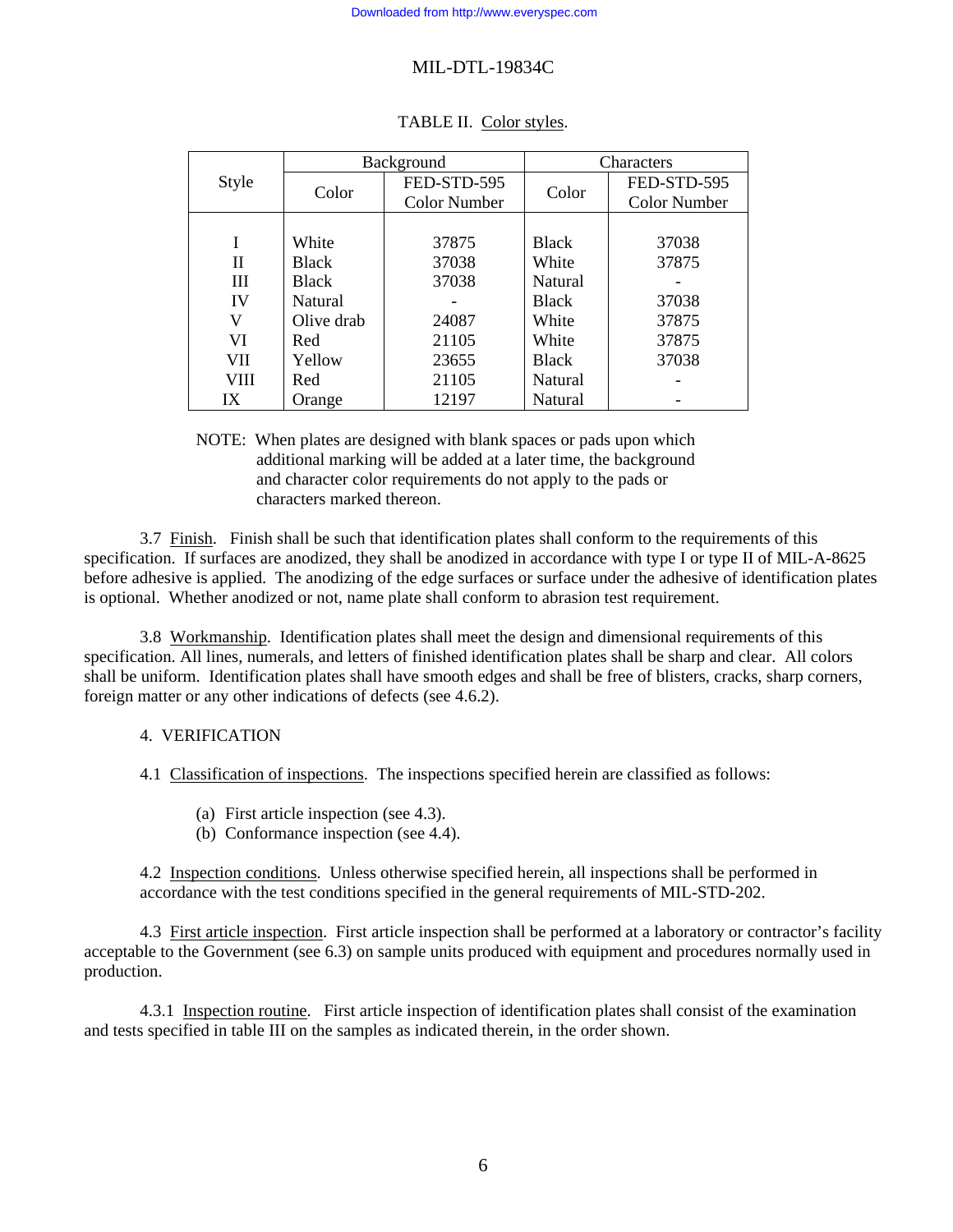| Examination                                                        | Number         | Requirement      | Method    |
|--------------------------------------------------------------------|----------------|------------------|-----------|
| or test                                                            | of samples     | Paragraph        | paragraph |
| Examination - - - - - - - - -                                      | All            | 3.1, 3.3.1,      | 4.6.2     |
|                                                                    |                | 3.3.2, 3.4.1,    |           |
|                                                                    |                | 3.4.2, 3.6, 3.7, |           |
|                                                                    |                | and $3.8$        |           |
| Accelerated light and weather resistance - - - - - - - - - - - - - | $\overline{2}$ | 3.5.6            | 4.6.7     |
|                                                                    | $\overline{2}$ | 3.5.7            | 4.6.8     |
|                                                                    | $\overline{2}$ | 3.5.2            | 4.6.3     |
| Edge adhesion --------------------------------                     | 10             | 3.5.3            | 4.6.4     |
|                                                                    | 10             | 3.5.4            | 4.6.5     |
|                                                                    | $\overline{2}$ | 3.5.5            | 4.6.6     |
| Water resistance -----------------------------                     | 10             | 3.5.8            | 4.6.9     |
|                                                                    | 20             | 3.5.9            | 4.6.10    |
|                                                                    | 10             | 3.5.10           | 4.6.11    |
|                                                                    | 10             | 3.5.11           | 4.6.12    |

# TABLE III. First article inspection.

4.4.3 Failures. One or more failures shall constitute failure of this test.

4.4 Conformance inspection.

 4.4.1 Sampling. Unless otherwise specified, sampling from each lot for examination and inspection shall be selected in accordance with table IV and shall be based on a zero acceptance sampling plan.

| Sampling size |
|---------------|
| 100%          |
| 13            |
| 20            |
| 29            |
| 34            |
| 42            |
| 50            |
| 60            |
| 74            |
| 90            |
| 102           |
|               |

TABLE IV. Sampling plan for identification plates.

4.4.1.1 Inspection lot. An inspection lot shall consist of all identification plates of the same size produced under essentially the same conditions and offered for inspection at one time.

4.4.2 Examination. The samples selected in accordance with 4.4.1 shall be examined for compliance with the examination requirements specified in table III of this specification.

 4.4.3 Inspection. Conformance inspection shall consist of all the inspection specified in 4.6. If one or more sample units fail to pass the inspection, the sample shall be considered to have failed.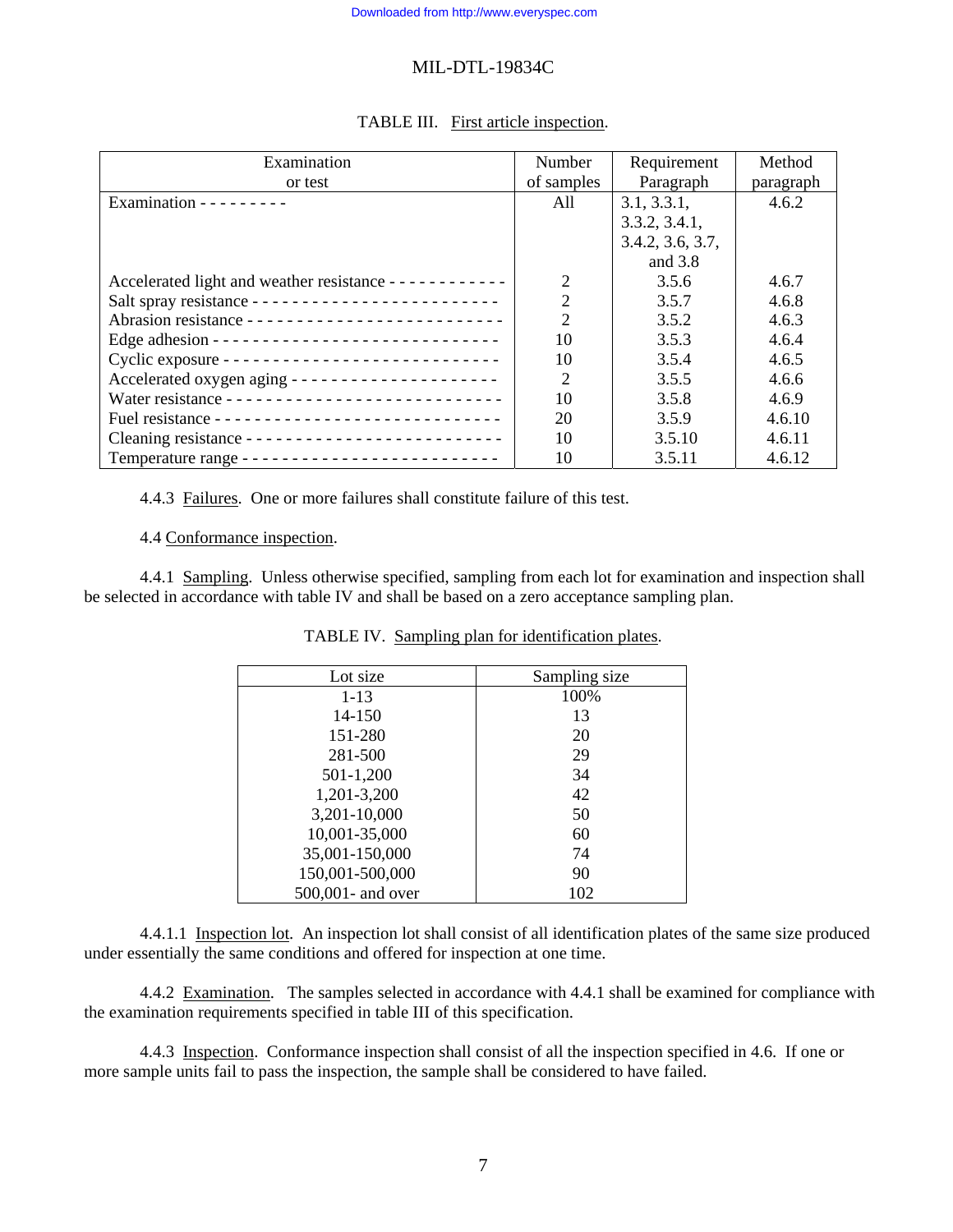4.4.4 Reject lots. Rejected inspection lots may be resubmitted for Government acceptance only if the manufacturer performs 100 percent inspection on the identification or instruction plates of the lot for those characteristics which were defective and resulted in rejection of the lot and removes all defective units and resubmits the lot for conformance inspection. Resubmitted lots shall be kept separate from new lots and shall be clearly identified as resubmitted lots.

 4.4.5 Disposition of sample units. Sample units which have been subjected to inspection shall not be delivered on the contract or purchase order.

4.5 Preparation of specimens.

4.5.1 Type I and type II identification plates shall be prepared and applied, in accordance with the manufacturer's instruction, to the panels specified in 4.5.2. The immersion time for type I identification plates shall be no greater than 3 minutes.

 4.5.2 Test panels. Unless otherwise specified in 4.6, the following finishes or materials shall be used as bases for application of identification plates for each test:

- (a) Aluminum alloy Alclad or aluminum alloy conforming to SAE-AMS-QQ-A-250/5 or SAE-AMS-QQ-A-250/11.
- (b) Aluminum alloy Alclad conforming SAE-AMS-QQ-A-250/5 and anodized in accordance with MIL-A-8625 and coated as follows: One coat of pre-treatment coating conforming to DOD-P-15328, dry 30 minutes; one coat zinc-chromate primer conforming to TT-P-1757, dry to 30 minutes, and two coats of sea blue lacquer conforming to A-A-3165 applied 30 minutes apart. After application of the last coat, panels shall be dried for a minimum of 18 hours before applying identification plates for test.
- (c) Smooth painted steel.
- (d) Phenolic sheet.
- (e) Glass.

4.5.2.1 The surfaces of the test panels shall be thoroughly cleaned and free of all contamination such as oil, grease, dirt, or any other foreign matter. The identification plates shall be applied to the clean surface of the test panels in accordance with the manufacturer's instructions and allowed to set for 96 hours before being subjected to the tests specified in 4.6.

4.6 Methods of examination and test.

4.6.1 Preparation for test.

4.6.1.1 Uncoated surfaces. For testing on uncoated surfaces materials, two identification plates shall be applied, as specified in  $4.5.2.1$ , to each of test panels specified in (a), (d), and (e) of  $4.5.2$ .

 4.6.1.2 Coated surfaces. For testing on coated surfaces of materials, two identification plates shall be applied, as specified in 4.5.2.1, to each of the test panels specified in (b) and (c) of 4.5.2.

 4.6.2 Examination. Identification plates shall be examined for compliance with the design, dimensional requirements, and workmanship specified herein (see 3.8).

 4.6.3 Abrasion resistance. Using standard abrasion apparatus with CS-17 calibrase wheels and 1,000-gram loading, the abrasion test shall be performed as outlined in method 5306 of FED-STD-191.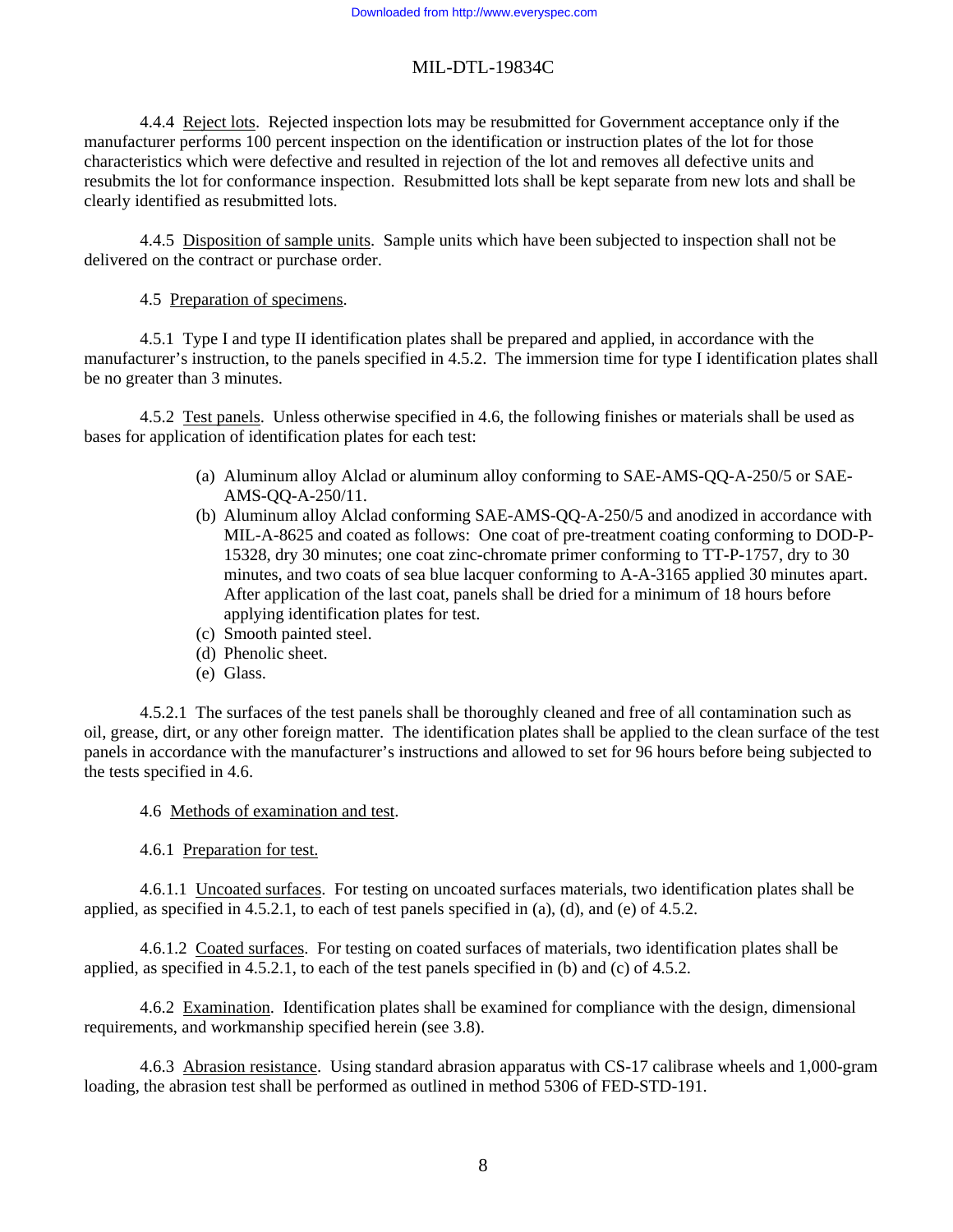4.6.4 Edge adhesion. The edge adhesion shall be determined by repeatedly sliding a standard knife blade along the surface to which the identification plate has been applied until it contacts the specimen edge and rides up onto the surface of the identification plate. The knife blade shall be as specified for the Graham-Linton hardness tester or equivalent (see figure 2). The knife shall be held with its handle inclined at an angle of 40 degrees to the specimen surface and with the tangent to the midpoint of the cutting edge, parallel to the specimen edge. A 1 pound effective load shall be applied to the knife in a direction normal to the identification plate surface. This test shall be performed at each of the corners and at least one point on each side of the identification plate (see 3.5.3).



NOTES:

- 1. Dimensions are in inches.
- 2. Metric equivalents (to the nearest .01 mm) are given for information only and are based upon 1 inch = 25.4 mm.

#### FIGURE 2. Knife blade for edge adhesion test.

 4.6.5 Cyclic exposure. Identification plates shall be exposed to eight cycles of the following conditions: 16 hours at 105ºC, 6 hours in 20 percent salt (NaCl) spray at room temperature and 2 hours at - 40ºC. The edge adhesion test (see 4.6.4) shall be conducted at the end of the 8th cycle on all identification plates except those applied to Phenolic material.

 4.6.6 Accelerated oxygen aging. Identification plates mounted on glass only, shall be subjected to 96 hours oxygen bomb-aging at 300 pounds per square inch (psi) and 70ºC as outlined in method 5852 of FED-STD-191 to determine conformance with 3.5.5.

 4.6.7 Accelerated light and weather resistance. Identification plates mounted on phenolic panels only shall be exposed to light from the flaming carbon arc of an accelerated weathering unit for 200 hours and intermittently sprayed with tap water as outlined in method 5804 of FED-STD-191 to determine conformance with 3.5.6.

4.6.8 Salt spray resistance. Identification plates mounted on phenolic panels only shall be exposed to a 20 percent (NaCl) spray at 95ºF for 200 hours as outlined in method 606.1 of FED-STD-141 to determine conformance with 3.5.7.

 4.6.9 Water resistance. Identification plates applied to painted and unpainted test panels, prepared as specified in 4.5, shall be totally submerged in tap water for a period of 12 hours. The plates shall then be examined for conformance with 3.5.8.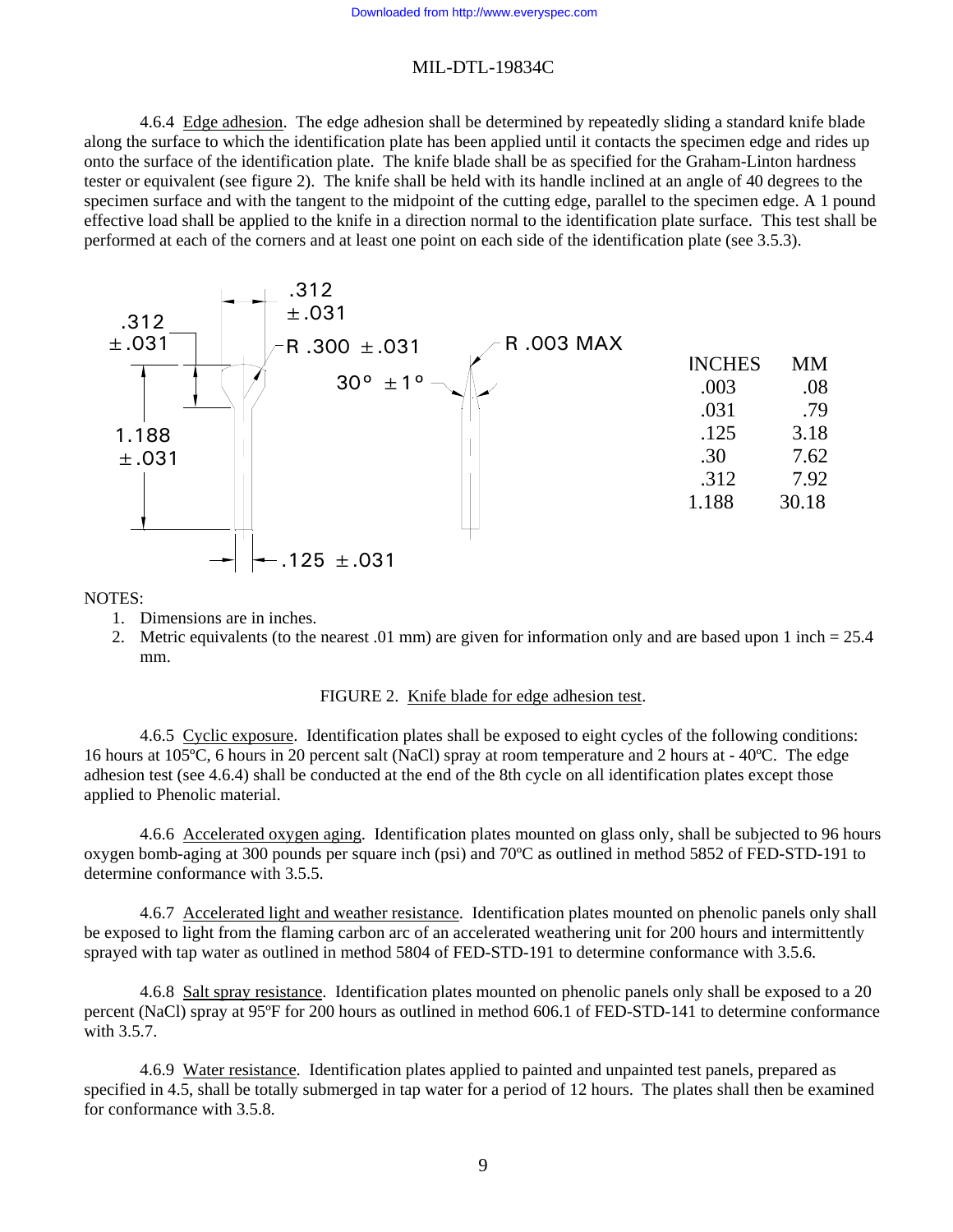4.6.10 Fuel resistance. Identification plates shall be applied to painted and unpainted test panels prepared as specified in 4.5. After 72 hours, the plates shall be immersed half their width in hydrocarbon test fluid conforming to ASTM D471 for 1 hour at room temperature. The plates shall be examined immediately after removal and after 24 hours of air drying (see 3.5.9).

 4.6.11 Cleaning resistance. Identification plates shall be applied to painted and unpainted test panels, prepared as specified in 4.5, shall be capable of withstanding the effects of cleaning agents employed in A-A-59133 and MIL-PRF-87937, applied by cold steam process, hose, brush, and hand-wipe for a period of 1 minute (see 3.5.10).

 4.6.12 Temperature range. Identification plates applied to painted and unpainted test panels, prepared as specified in 4.5, shall be subjected to temperature extremes of -55°C and +105°C for 3 hours at each temperature. Immediately after each temperature conditioning period, the identification plates shall be removed from the chamber and examined for conformance with 3.5.11.

## 5. PACKAGING

5.1 Packaging. For acquisition purposes, the packaging requirement shall be as specified in the contract or order (see 6.2). When packaging of material is to be performed by DoD or in-house contractor personnel, these personnel need to contact the responsible packaging activity to ascertain packaging requirements. Packaging requirements are maintained by the Inventory Control Point's packaging activities within the Military Service or Defense Agency, or within the military service's system commands. Packaging data retrieval is available from the managing Military Department's or Defense Agency's automated packaging files, CD-ROM products, or by contracting the responsible packaging activity.

## 6. NOTES

(This section contains information of a general or explanatory nature that may be helpful, but is not mandatory.)

## 6.1 Intended use.

6.1.1 Type I and type II Identification plates are intended for use on coated or uncoated smooth metallic surfaces, phenolic or glass surfaces within the temperature range from -55 $\degree$ C to +105 $\degree$ C.

 6.1.2 Navy. For Navy equipment, type I material should be used. The use of type II material requires the approval of the procuring activity.

 6.1.3 Air Force. For Air Force electronic test equipment, identification plates, in accordance with this specification will not be used in applications where equipment nomenclature identification name plates are required. Only type I of this specification may be used for other identification purposes in this equipment.

6.2 Acquisition requirements. Acquisition documents must specify the following:

- (a) Title, number, and date of this specification.
- (b) Type (see1.2).
- (c) Figure 1 or size number and design, and arrangement of marking information (see 3.1).
- (d) Figure 1 or, color or colors of plates required and whether specific colors of numerals, whether surface shall be glossy or nonspecular (see 3.6).
- (e) When first article is required (see 5.2).